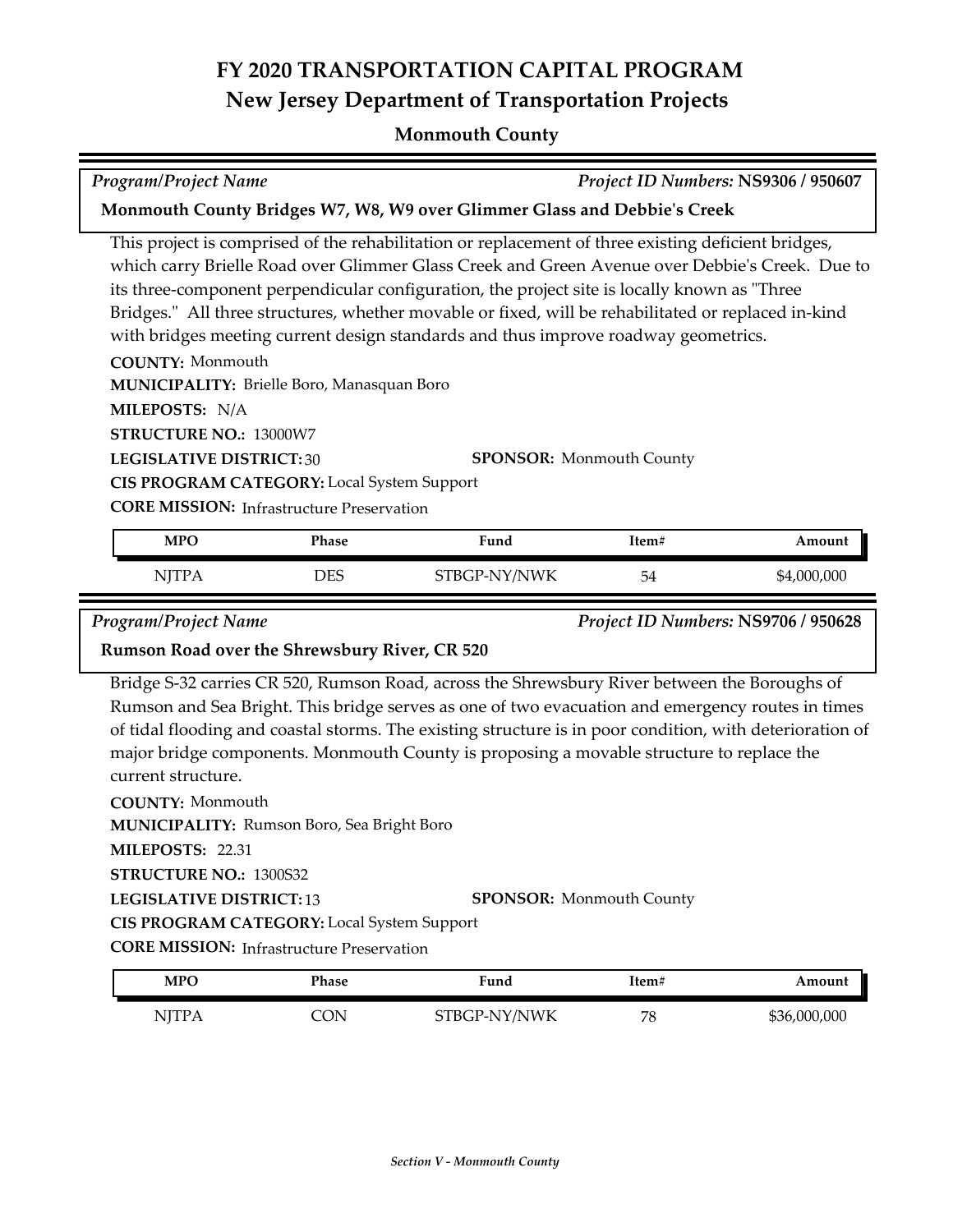## **FY 2020 TRANSPORTATION CAPITAL PROGRAM New Jersey Department of Transportation Projects**

### **Monmouth County**

| <b>Program/Project Name</b>           |                                                  |                                                                                                     |       | Project ID Numbers: 14422 / 144220 |
|---------------------------------------|--------------------------------------------------|-----------------------------------------------------------------------------------------------------|-------|------------------------------------|
| Route 33, Bridge over Millstone River |                                                  |                                                                                                     |       |                                    |
|                                       |                                                  | Initiated from the Bridge Management System, the project will replace the bridge, built in 1926.    |       |                                    |
| <b>COUNTY: Monmouth</b>               |                                                  |                                                                                                     |       |                                    |
| <b>MUNICIPALITY: Millstone Twp</b>    |                                                  |                                                                                                     |       |                                    |
| MILEPOSTS: 19.8                       |                                                  |                                                                                                     |       |                                    |
| STRUCTURE NO.: 1304151                |                                                  |                                                                                                     |       |                                    |
| <b>LEGISLATIVE DISTRICT: 12</b>       |                                                  | <b>SPONSOR: NJDOT</b>                                                                               |       |                                    |
|                                       | <b>CIS PROGRAM CATEGORY: Bridge Assets</b>       |                                                                                                     |       |                                    |
|                                       | <b>CORE MISSION:</b> Infrastructure Preservation |                                                                                                     |       |                                    |
| <b>MPO</b>                            | Phase                                            | Fund                                                                                                | Item# | Amount                             |
| <b>NJTPA</b>                          | <b>DES</b>                                       | <b>NHPP</b>                                                                                         | 118   | \$1,000,000                        |
|                                       |                                                  |                                                                                                     |       |                                    |
| Program/Project Name                  |                                                  |                                                                                                     |       | Project ID Numbers: 14429 / 144290 |
|                                       | Route 35, Bridge over North Branch of Wreck Pond |                                                                                                     |       |                                    |
|                                       |                                                  | Initiated by the Bridge Management System, this project will replace the structurally deficient and |       |                                    |
|                                       | functionally obsolete bridge, built in 1931.     |                                                                                                     |       |                                    |
| <b>COUNTY: Monmouth</b>               |                                                  |                                                                                                     |       |                                    |
| <b>MUNICIPALITY: Wall Twp</b>         |                                                  |                                                                                                     |       |                                    |
| MILEPOSTS: 18.2                       |                                                  |                                                                                                     |       |                                    |
| STRUCTURE NO.: 1310155                |                                                  |                                                                                                     |       |                                    |
| <b>LEGISLATIVE DISTRICT:30</b>        |                                                  | <b>SPONSOR: NJDOT</b>                                                                               |       |                                    |
|                                       | <b>CIS PROGRAM CATEGORY: Bridge Assets</b>       |                                                                                                     |       |                                    |
|                                       | <b>CORE MISSION:</b> Infrastructure Preservation |                                                                                                     |       |                                    |
| <b>MPO</b>                            | Phase                                            | Fund                                                                                                | Item# | Amount                             |
| <b>NJTPA</b>                          | <b>DES</b>                                       | <b>NHPP</b>                                                                                         | 119   | \$1,250,000                        |
|                                       |                                                  |                                                                                                     |       |                                    |